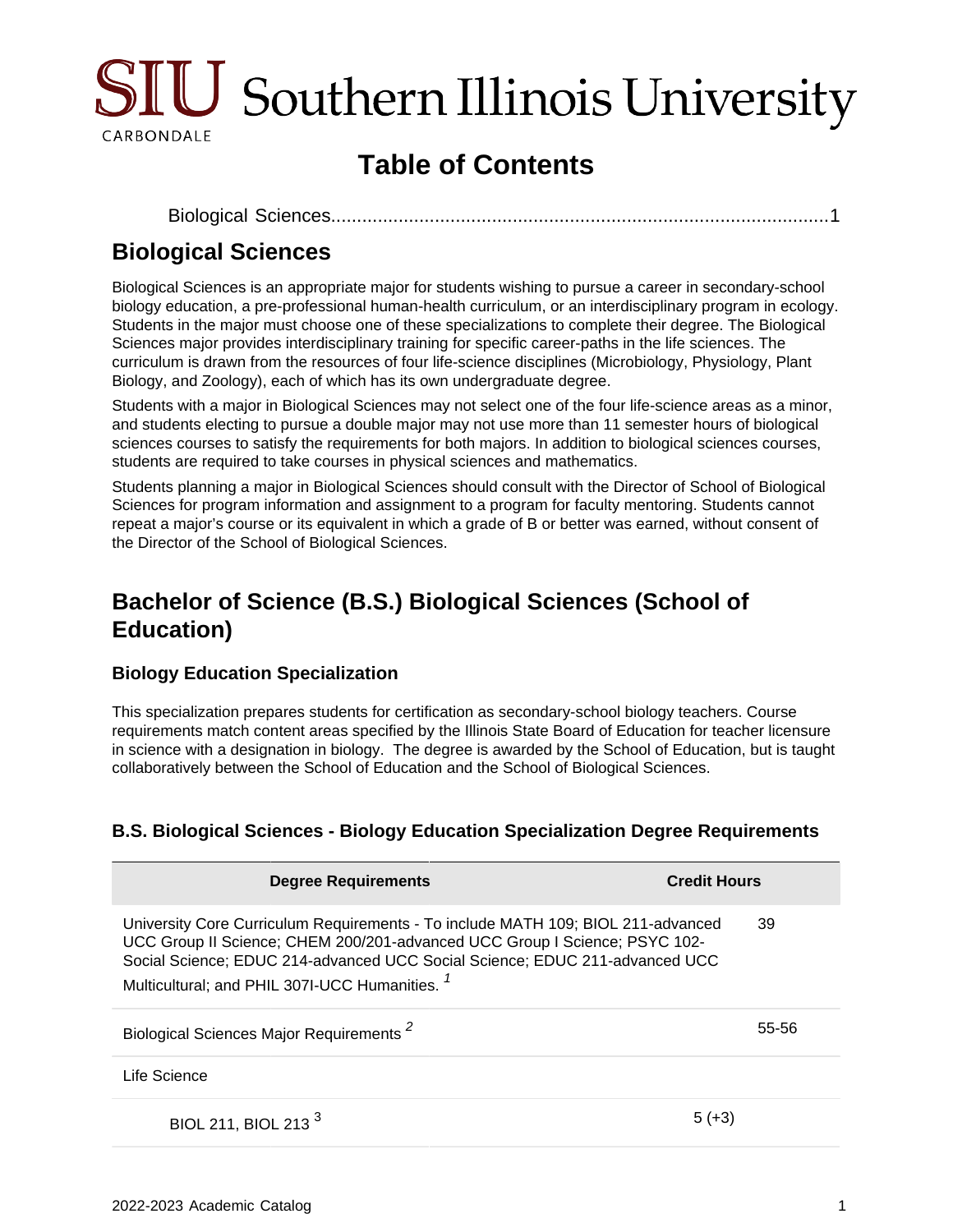| <b>Degree Requirements</b>                                                   | <b>Credit Hours</b> |
|------------------------------------------------------------------------------|---------------------|
| BIOL 304, BIOL 305, BIOL 306, BIOL 307                                       | 12                  |
| BIOL 202, HED 101, HND 101, KIN 101 or PHSL 201,<br>PHSL 208 <sup>4</sup>    | $2 (+2)$            |
| MICR 301; or PLB 300; or ZOOL 220                                            | $4 - 5$             |
| Six hours of 400-level electives in BIOL, MICR, PHSL,<br>PLB, or ZOOL        | $3 - 4$             |
| BIOL 485, MICR 495, PHSL 490, PLB 480, or ZOOL 482                           | 1                   |
| <b>Mathematics and Statistics</b>                                            |                     |
| MATH 109 <sup>5</sup>                                                        | $(+3)$              |
| MATH 282 or PLB 360 or QUAN 402                                              | 3                   |
| <b>Physical Science</b>                                                      |                     |
| CHEM 200, CHEM 201, CHEM 202, CHEM 210, CHEM<br>211, CHEM 212 <sup>6</sup>   | $7 (+3)$            |
| GEOL 220 and GEOL 223, or GEOL 221 and GEOL 224,<br>or GEOL 222 and GEOL 223 | 4                   |
| PHYS 103, PHYS 203A, PHYS 203B, PHYS 253A, PHYS<br>253B                      | 11                  |
| <b>Professional Education Sequence</b>                                       | 30                  |
| CI 360, CI 468                                                               | 6                   |
| EDUC 301, EDUC 302, EDUC 303, EDUC 308, EDUC<br>313, EDUC 319, EDUC 401A     | 24                  |
| Total                                                                        | 126-127             |

 $1$  ENGL 101 and ENGL 102 with a grade of C or better are required for admission to the Teacher Education Program. PHIL 307I should be taken to satisfy three hours of the Humanities requirement of the University Core Curriculum. PSYC 102 is a prerequisite for EDUC 214 and should be taken to satisfy three hours of the Social Science requirement in the University Core Curriculum.

 $^2$  A minimum 2.75 grade point average in all Biological Sciences major courses is required.

<sup>3</sup> Satisfies the Life Science (Group II) requirement of the University Core Curriculum. BIOL 211, BIOL 212, and BIOL 213 with grades of C or better are required for admission to the Teacher Education Program.

<sup>4</sup> Satisfies the Human Health requirement of the University Core Curriculum.

 $<sup>5</sup>$  Satisfies the Mathematics requirement of the University Core Curriculum.</sup>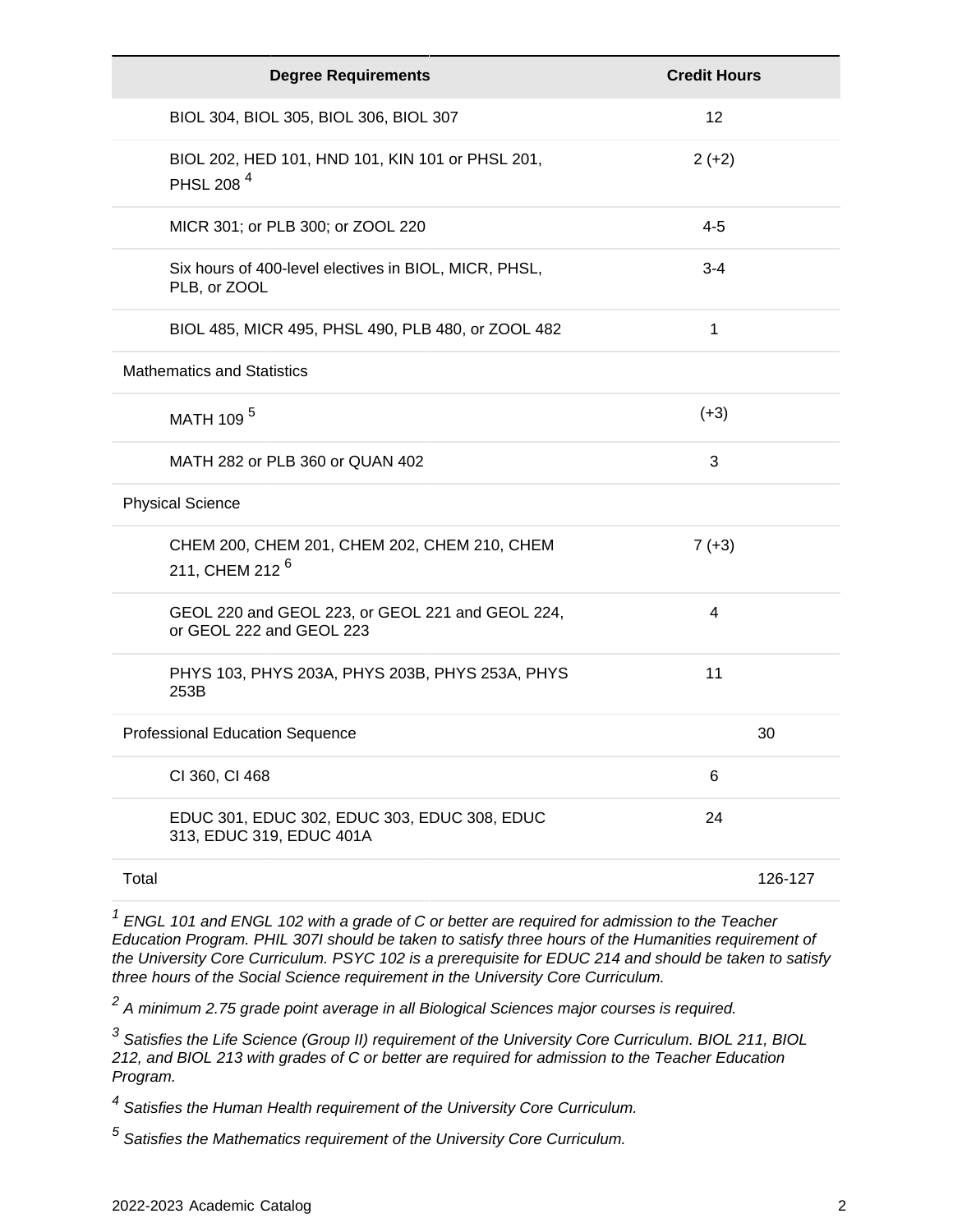## **Bachelor of Science (B.S.) Biological Sciences (School of Biological Sciences)**

#### **Biomedical Science Specialization**

Designed for Biological Sciences majors planning careers as biomedical researchers, chiropractors, dentists, medical doctors, optometrists, pharmacists, physical therapists, physician assistants, or podiatrists. Pre-professional students must register with the College of Agricultural, Life and Physical Sciences Pre-Health Professions Advisement Office.

#### **B.S. Biological Sciences - Biomedical Science Specialization Degree Requirements**

| <b>Degree Requirements</b>                                                                                                                                                                                                                                                                                                                                                               | <b>Credit Hours</b> |
|------------------------------------------------------------------------------------------------------------------------------------------------------------------------------------------------------------------------------------------------------------------------------------------------------------------------------------------------------------------------------------------|---------------------|
| <b>University Core Curriculum Requirements</b>                                                                                                                                                                                                                                                                                                                                           | 39                  |
| <b>Biological Sciences Major Requirements</b>                                                                                                                                                                                                                                                                                                                                            | 70-72               |
| BIOL 211, BIOL 212, BIOL 213 <sup>1</sup>                                                                                                                                                                                                                                                                                                                                                | $9 (+3)$            |
| BIOL 305, BIOL 306, BIOL 409 <sup>2</sup>                                                                                                                                                                                                                                                                                                                                                | 9                   |
| CHEM 200, CHEM 201, CHEM 202, CHEM 210, CHEM<br>211, CHEM 212, CHEM 340, CHEM 341 <sup>3</sup>                                                                                                                                                                                                                                                                                           | $12(+3)$            |
| CHEM 442 and CHEM 443, or CHEM 350 and CHEM 351                                                                                                                                                                                                                                                                                                                                          | 5                   |
| MATH 108 and MATH 109, or MATH 111 or MATH 141 or<br>MATH 150 <sup>4</sup>                                                                                                                                                                                                                                                                                                               | $1-3(+3)$           |
| MATH 282 or QUAN 402 or PLB 360                                                                                                                                                                                                                                                                                                                                                          | 3                   |
| MICR 301, MICR 302 <sup>5</sup>                                                                                                                                                                                                                                                                                                                                                          | $\overline{7}$      |
| BIOL 485 or MICR 495 or PHSL 490 or PLB 480 or ZOOL<br>482                                                                                                                                                                                                                                                                                                                               | 1                   |
| <b>PHSL 310</b>                                                                                                                                                                                                                                                                                                                                                                          | $3(+2)$             |
| PHYS 203A, PHYS 203B, PHYS 253A, PHYS 253B                                                                                                                                                                                                                                                                                                                                               | 8                   |
| Twelve hours of life science electives chosen from the<br>following: BIOL 304, MICR 403, MICR 421, MICR 425,<br>MICR 441, MICR 453, MICR 460, MICR 470, MICR 477,<br>MICR 480, MICR 481; PHSL 301, PHSL 320, PHSL 401A,<br>PHSL 401B, PHSL 410A, PHSL 410B, PHSL 430, PHSL<br>433, PHSL 434, PHSL 450, PHSL 462, PHSL 470, PHSL<br>492; PLB 317, PLB 419, PLB 425, PLB 427, PLB 438, PLB | 12                  |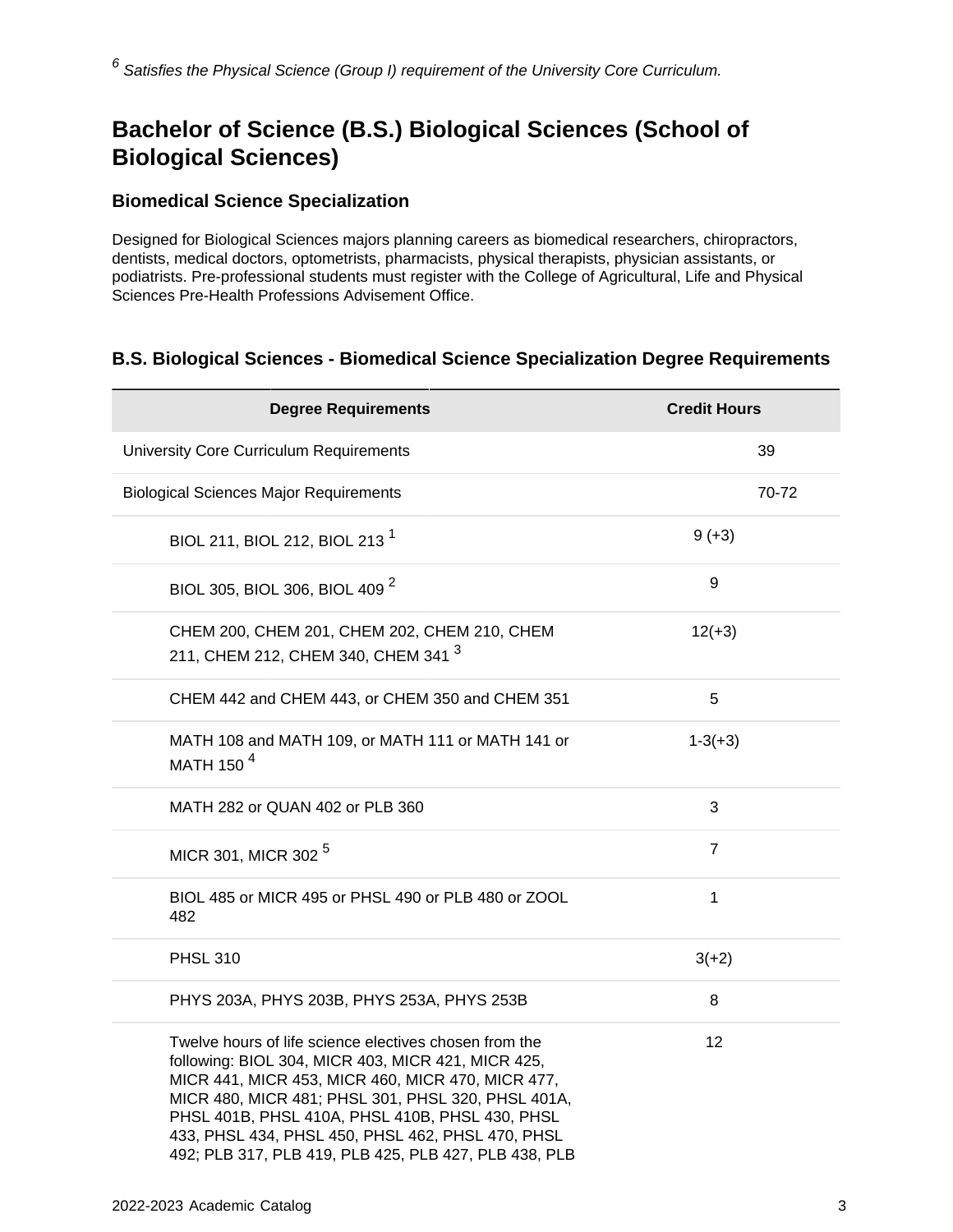| <b>Degree Requirements</b>                                                                                                                                          | <b>Credit Hours</b> |
|---------------------------------------------------------------------------------------------------------------------------------------------------------------------|---------------------|
| 455, PLB 471, PLB 475; ZOOL 407, ZOOL 409, ZOOL<br>418, ZOOL 426, ZOOL 432, ZOOL 433, ZOOL 434, ZOOL<br>438, ZOOL 450, ZOOL 472                                     |                     |
| Additional School of Biological Sciences Academic Requirements:                                                                                                     |                     |
| Supportive Skills: CS 105 or CS 200B or CS 201 or CS<br>202; ENGL 290 or ENGL 291 or ENGL 391; or any two-<br>semester sequence of a foreign language. <sup>6</sup> | 6                   |
| Electives <sup>7</sup>                                                                                                                                              | $3 - 5$             |
| Total                                                                                                                                                               | 120                 |

 $1$  Students must have a grade point averages of 2.0 or better in these biological science requirements. Satisfies the three-hour University Core Curriculum Group II Science requirement.

 $^2$  Students must have a grade point averages of 2.0 or better in these biological science requirements.

 $3$  Satisfies the three-hour University Core Curriculum Group I Science requirement.

<sup>4</sup> Satisfies the three-hour University Core Curriculum Mathematics requirement. Students should consult with the Pre-Health Professions Advisement Office about additional mathematics recommendations for particular programs.

 $<sup>5</sup>$  Students must have a grade point averages of 2.0 or better in these biological science requirements.</sup>

 $^6$  Supportive skills courses are not required for students with three years of foreign language in high school, but computer science and technical writing courses are recommended.

 $<sup>7</sup>$  Students are strongly encouraged to obtain research experience under the supervision of a faculty</sup> mentor. To prepare for an undergraduate research project, students should consider enrolling in UNIV 301A. Credit for research experience can be obtained by enrolling in MICR 490, PHSL 492, PLB 493A-C, or ZOOL 492.

#### **Ecology Specialization**

Ecology is an important topic for students wishing to pursue careers in any aspect of the natural sciences, including environmental science, ecosystem management, teaching, and basic research. The track in ecology is also appropriate for students planning to pursue graduate studies in the natural sciences. Students pursuing the Ecology track can specialize in Environmental Studies by selecting the corresponding minor.

#### **B.S. Biological Sciences - Ecology Specialization Degree Requirements**

| <b>Degree Requirements</b>                    | <b>Credit Hours</b> |
|-----------------------------------------------|---------------------|
| University Core Curriculum Requirements       | 39                  |
| <b>Biological Sciences Major Requirements</b> | 72                  |
| BIOL 211, BIOL 212, BIOL 213 <sup>1</sup>     | $9 (+3)$            |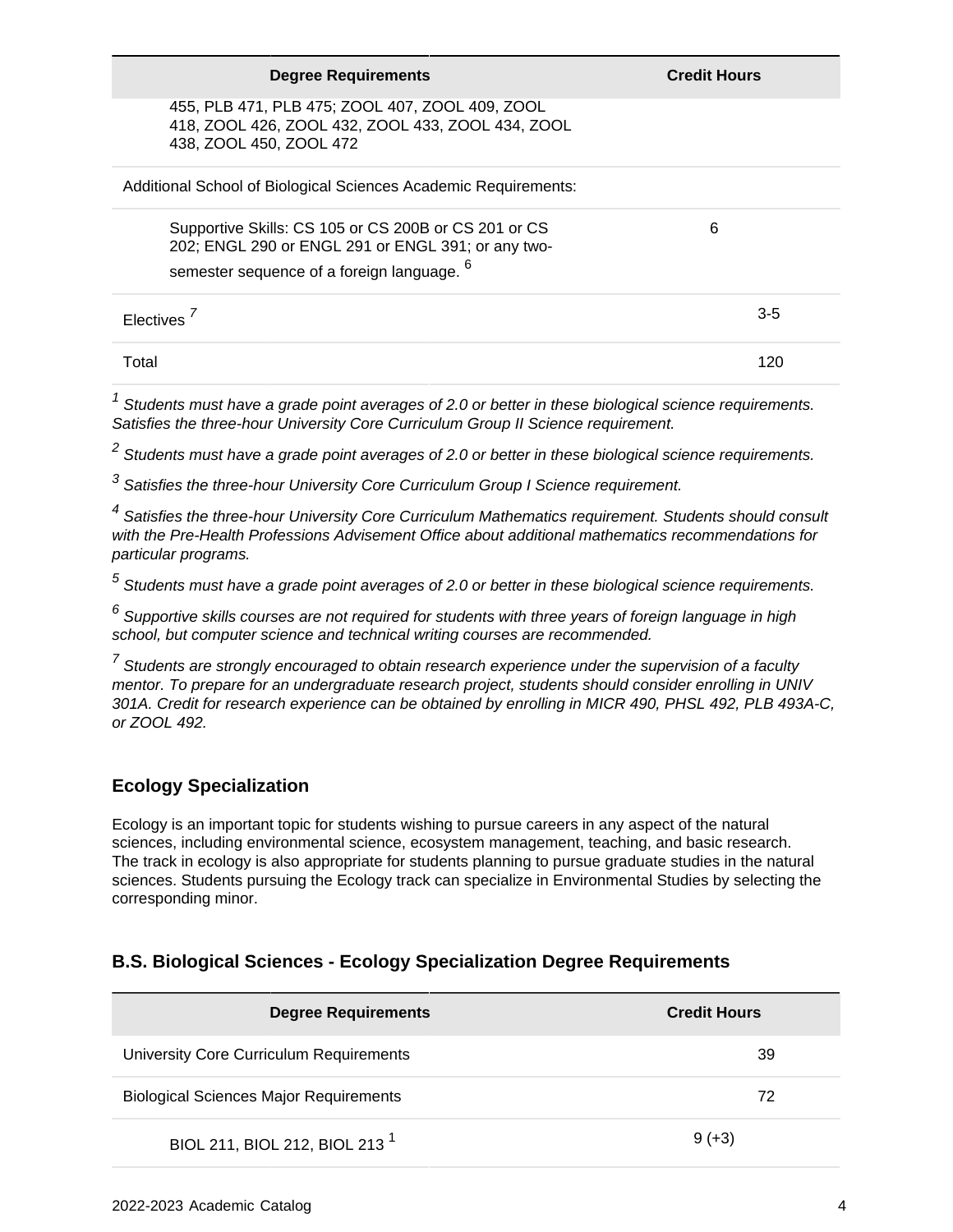| <b>Degree Requirements</b>                                                                                                                                                                                                                                                                                                                                                                                            | <b>Credit Hours</b> |
|-----------------------------------------------------------------------------------------------------------------------------------------------------------------------------------------------------------------------------------------------------------------------------------------------------------------------------------------------------------------------------------------------------------------------|---------------------|
| BIOL 304, BIOL 305, BIOL 307 <sup>2</sup>                                                                                                                                                                                                                                                                                                                                                                             | 9                   |
| CHEM 200, CHEM 201, CHEM 202, CHEM 210, CHEM<br>211, CHEM 212, CHEM 340, CHEM 341, CHEM 350 <sup>3</sup>                                                                                                                                                                                                                                                                                                              | $15(+3)$            |
| MATH 141 <sup>4</sup>                                                                                                                                                                                                                                                                                                                                                                                                 | $1(+3)$             |
| MATH 282 or PLB 360 or QUAN 402                                                                                                                                                                                                                                                                                                                                                                                       | 3                   |
| MICR 301 <sup>5</sup>                                                                                                                                                                                                                                                                                                                                                                                                 | 4                   |
| <b>PHSL 310</b>                                                                                                                                                                                                                                                                                                                                                                                                       | $3(+2)$             |
| PHYS 203A and PHYS 253A, or PHYS 205A and PHYS<br>255A                                                                                                                                                                                                                                                                                                                                                                | 4                   |
| <b>PLB 300</b>                                                                                                                                                                                                                                                                                                                                                                                                        | 4                   |
| ZOOL 220                                                                                                                                                                                                                                                                                                                                                                                                              | 5                   |
| Life Science electives: At least seven hours of<br>Microbiology, Plant Biology or Zoology 400-level courses,<br>including one of: MICR 423, MICR 454, MICR 470, MICR<br>477; PHSL 433, PHSL 434; PLB 416, PLB 435, PLB 440,<br>PLB 443, PLB 444, PLB 445, PLB 451, PLB 452; ZOOL<br>410, ZOOL 411, ZOOL 415, ZOOL 435, ZOOL 440, ZOOL<br>443, ZOOL 444, ZOOL 445, ZOOL 458, ZOOL 468, ZOOL<br>469, ZOOL 471, ZOOL 490 | $\overline{7}$      |
| Ecology electives: at least five credits chosen from the<br>following (including at least one lab course): ANTH 410K;<br>FOR 331, FOR 402, FOR 406, FOR 415, FOR 452, FOR<br>454A-D; GEOG 439; GEOL 425, GEOL 428; PLB 303I,<br>PLB 351; CSEM 240, CSEM 370, CSEM 441; ZOOL 351                                                                                                                                       | 5                   |
| MICR 490 or PLB 492 or PLB 493A or ZOOL 491 or ZOOL<br>492 or ZOOL 493 or ZOOL 496 or ZOOL 497                                                                                                                                                                                                                                                                                                                        | 3                   |
| Additional School of Biological Sciences Academic Requirements:                                                                                                                                                                                                                                                                                                                                                       |                     |
| Supportive Skills: at least six credit hours chosen from CS<br>105 or CS 200B or CS 201 or CS 202; ENGL 290, ENGL<br>291 or ENGL 391; or any two semester sequence of a<br>foreign language <sup>6</sup>                                                                                                                                                                                                              | 6                   |
| Electives                                                                                                                                                                                                                                                                                                                                                                                                             | 3                   |
| Total                                                                                                                                                                                                                                                                                                                                                                                                                 | 120                 |

 $1$  Students must have a grade point average of 2.0 or better in these requirements for biological sciences. Satisfies the three-hour University Core Curriculum Group II Science requirement.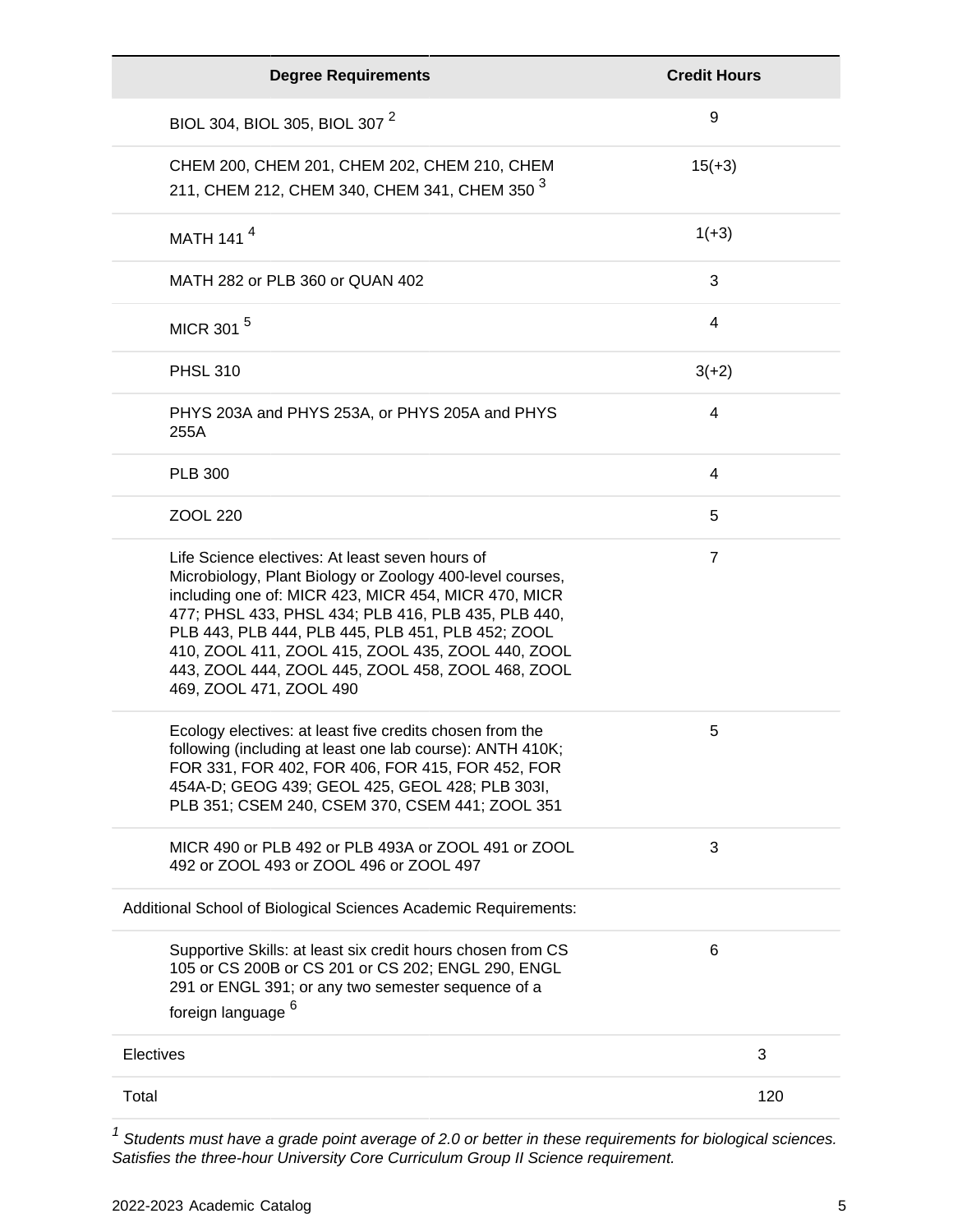<sup>2</sup> Satisfies the three-hour University Core Curriculum Group II Science requirement.

 $3$  Satisfies the three-hour University Core Curriculum Group I Science requirement.

<sup>4</sup> Satisfies the three-hour University Core Curriculum Mathematics requirement.

 $^5$  Students must have a grade point average of 2.0 or better in these requirements for biological sciences.

 $^6$  The supportive skills requirement may also be met by one of the following: (a) completing three years of one language in high school with a grade of C or better; or (b) earning eight credit hours of 100-level course in one language by proficiency examination.

### **Biological Sciences Minor**

A minor in Biological Sciences consists of a minimum of 21 credit hours and must include BIOL 211, BIOL 212, BIOL 213 (12 credit hours), and nine credit hours of BIOL 304, BIOL 305, BIOL 306, BIOL 307, BIOL 409 or BIOL 415. A student with a major in one of the four life sciences may not take a minor in Biological Sciences. Program must approve all minors.

### **Technology Fee**

The College of Agricultural, Life, and Physical Sciences assesses undergraduate majors a technology fee of \$4.58 per credit hour up to 12 credit hours. The fee is charged Fall and Spring semester.

### **Biological Sciences Courses**

**BIOL202 - Human Genetics and Human Health** (University Core Curriculum) Acquaints the student with the role played by genetic information in human development and disease. Discussion topics will include genetics and human diversity, the interaction of genetic information and the environment, the concept of genetic disease, the mechanisms and ethics of gene therapy, and the possibilities of manipulating the genetic material. Credit Hours: 2

**BIOL211 - Introductory Cell Biology and Genetics** [IAI Course: BIO 910] (University Core Curriculum course) Introductory biology for life science majors covering core topics in biological chemistry, cell structure and function, genetics, and development. Two lectures, one workshop, and one laboratory per week. Restricted to majors in Animal Science, Biological Sciences, Chemistry, Forestry, Microbiology, Physiology, Plant Biology, Zoology, pre-dentistry, pre-medicine, pre-optometry, pre-physician assistant, pre-physical therapy, pre-podiatry, pre-veterinary medicine. Lab/workshop fee: \$55. Credit Hours: 4

**BIOL212 - Introductory Evolution and Ecology** [IAI Course: BIO 910] (University Core Curriculum course) Introductory biology for life science majors covering foundational topics in evolutionary patterns and processes, biological diversity, and ecology. Two lectures, one workshop, and one laboratory per week. Restricted to majors in Animal Science, Biological Sciences, Chemistry, Forestry, Microbiology, Physiology, Plant Biology, Zoology, pre-dentistry, pre-medicine, pre-optometry, pre-physician assistant, pre-physical therapy, pre-podiatry, pre-veterinary medicine. Lab/workshop fee: \$55. Credit Hours: 4

**BIOL213 - Introductory Organismal Form and Function** [IAI Course: BIO 910] (University Core Curriculum course) Introductory biology for life science majors covering foundational topics in plant and animal anatomy and physiology. Two lectures, one workshop, and one laboratory per week. Restricted to majors in Animal Science, Biological Sciences, Chemistry, Forestry, Microbiology, Physiology, Plant Biology, Zoology, pre-dentistry, pre-medicine, pre-optometry, pre-physician assistant, pre-physical therapy, pre-podiatry, pre-veterinary medicine. Lab/workshop fee: \$55. Credit Hours: 4

**BIOL304 - Evolution** An introductory survey of evolutionary biology emphasizing basic principles, including historical development of evolutionary theory, the genetic mechanisms of evolution, the processes of adaptation and diversification, and the origin and history of major groups of organisms.